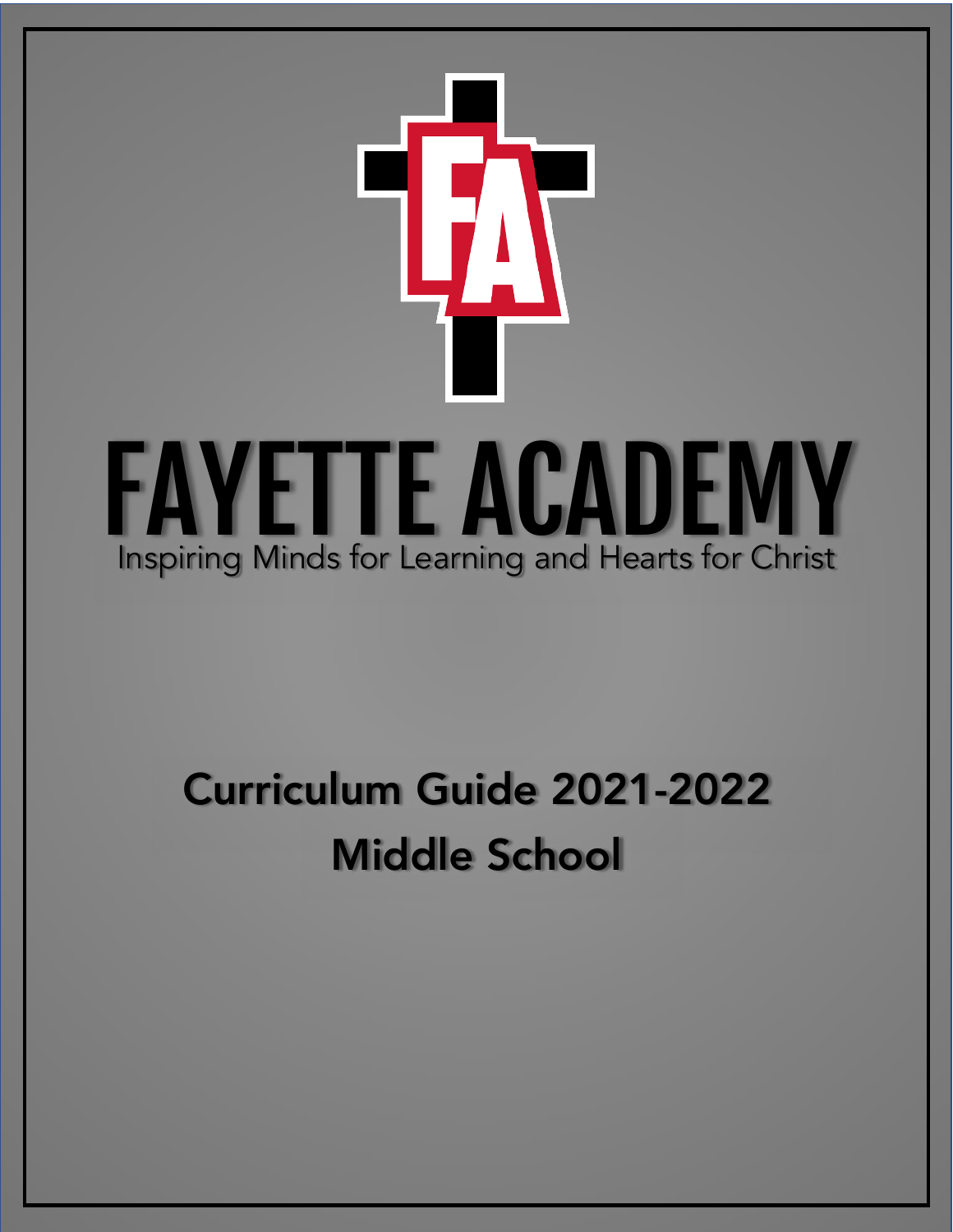## Curriculum Map

*This map shows the yearly curriculum plan for each grade level.* 

|                                            | <b>6th Grade</b>                                                                      | <b>7th Grade</b>                                                                   | <b>8th Grade</b>                                                                   |
|--------------------------------------------|---------------------------------------------------------------------------------------|------------------------------------------------------------------------------------|------------------------------------------------------------------------------------|
| <b>Language Arts</b>                       | English<br>Reading                                                                    | English                                                                            | English                                                                            |
| <b>Mathematics</b>                         | Math                                                                                  | Math                                                                               | Pre-Algebra or<br>Algebra I                                                        |
| <b>Science</b>                             | Science                                                                               | Life Science                                                                       | <b>Physical Science</b>                                                            |
| <b>Social Studies</b>                      | Social Studies<br>Geography                                                           | World History/Geography                                                            | U.S. History                                                                       |
| Fine Art (student choice)                  | Performing Arts<br>Band                                                               | Performing Arts<br><b>Beginner Band</b><br>Middle School Band<br>General Art/Music | Performing Arts<br><b>Beginner Band</b><br>Middle School Band<br>General Art/Music |
| <b>Physical Education (student choice)</b> |                                                                                       | <b>Physical Education</b><br>Athletics                                             | Physical Education<br>Athletics                                                    |
| <b>Foreign Language</b>                    |                                                                                       | Spanish                                                                            | Spanish                                                                            |
| <b>Elective</b>                            | Quarterly:<br>Character Development<br><b>Physical Education</b><br>Coding<br>Spanish | <b>Bible</b>                                                                       | Ethics                                                                             |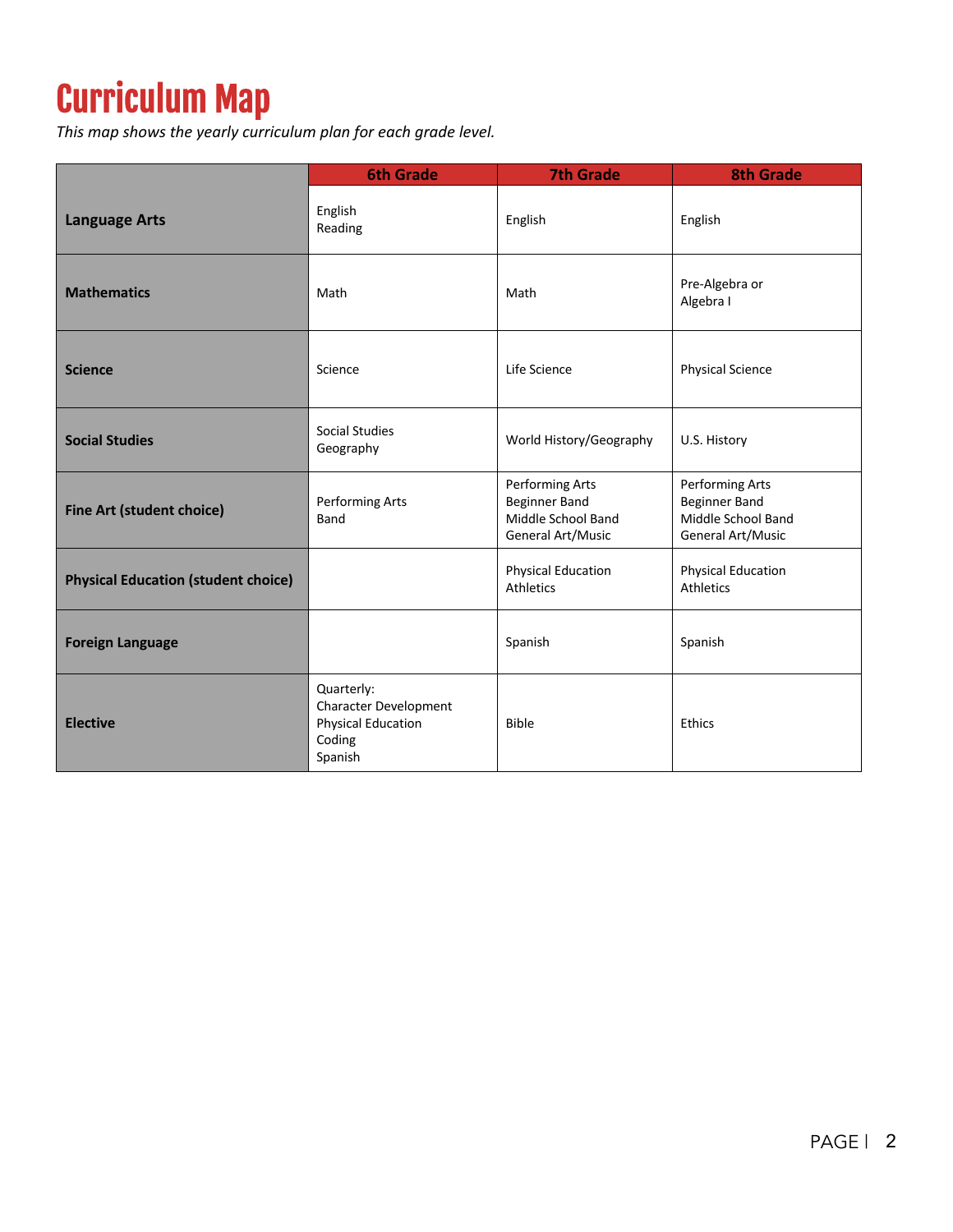### **Table of Contents**

**Sixth Grade 4-5** 

**Seventh Grade 6-7** 

**Eighth Grade 8-10**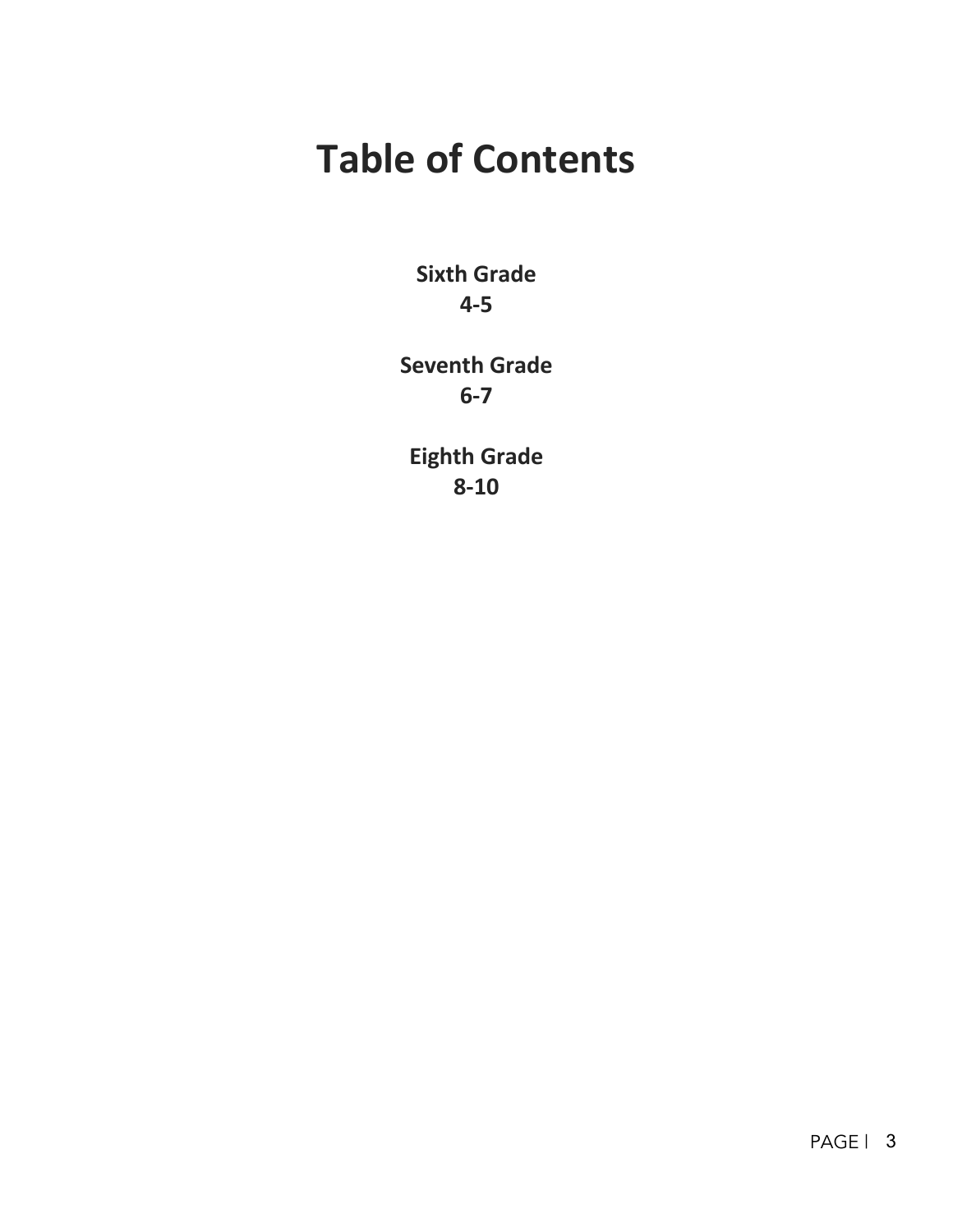*The following courses may be offered at Fayette Academy for the 2021-2022 school year. Please review the items on the following pages to better understand the course descriptions and requirements.* 

### 6 th Grade Curriculum

#### **ENGLISH**

The sixth grade English class is a fundamental requirement in which objectives will range from developing strong grammar mechanics to the mastery of various writing processes and composition. Students will demonstrate proficiency in sentence structure, fluency, and conventions through application. Students are expected to write in a variety of modes and genres, including, descriptive, narrative, expository, persuasive, literary response, personal expression, and imaginative. Students will initially begin by organizing ideas into essays consisting of introductions, developing detailed paragraphs with appropriate transitions, and conclusions while simultaneously incorporating grammar skills. At the conclusion of the course, students will be required to write a research paper using primary and secondary sources.

#### **READING**

This is a literature course that offers a variety of literary genres. Students are required to logically analyze both novels and short stories using analytical skills. They will recognize and differentiate literary elements (setting, plot, character, conflict, theme) within each story/novel. Students are required to apply content specific vocabulary within context to strengthen both comprehension and writing skills. Students will master concepts such as chronological order, cause-effect, comparison-contrast, and problem-solution. Assessment is reinforced through the use of Accelerated Reader, selection and vocabulary tests, projects, and essays.

#### **MATHEMATICS**

A Beka Math is the curriculum used for Sixth Grade Math. The text presents a series of daily lessons, each followed by "in class practice" and homework practice. Each problem set reviews lessons that have been previously taught. Continual practice allows fundamental skills and concepts to be reviewed throughout the year. As a result, students achieve a deeper understanding and better retention of the material. This is an important bridge year, taking the student from emphasis on calculation in elementary to a more "applications approach" in preparing them for higher levels of mathematical thinking.

#### **SOCIAL STUDIES**

In 6th Grade Social Studies, the focus is to expand students' understanding of history through the study of people and events before the era of European exploration and settlement. This study focuses not only on the significance of geography in the development of human history, but also on the everyday lives, problems, and accomplishments of the people and their roles in developing social, economic, and political structures of the major civilizations.

#### **SCIENCE**

Sixth grade science is a study of the ever-changing dynamic natural world surrounding us. Students will explore the interconnections among the sciences, develop scientific literacy, and use the scientific method of inquiry to gather information and solve problems. They will use these practices to study living things and ecosystems, Earth and its cycles, and matter and energy.

#### **GEOGRAPHY**

The Geography course will give students the opportunity to develop a working mind of the landforms, climates, ecosystems, regions, and time zones of the United States and the world. Students will use maps, pictures, documents, charts and globes to explore the people and places of the world and the diversity among us.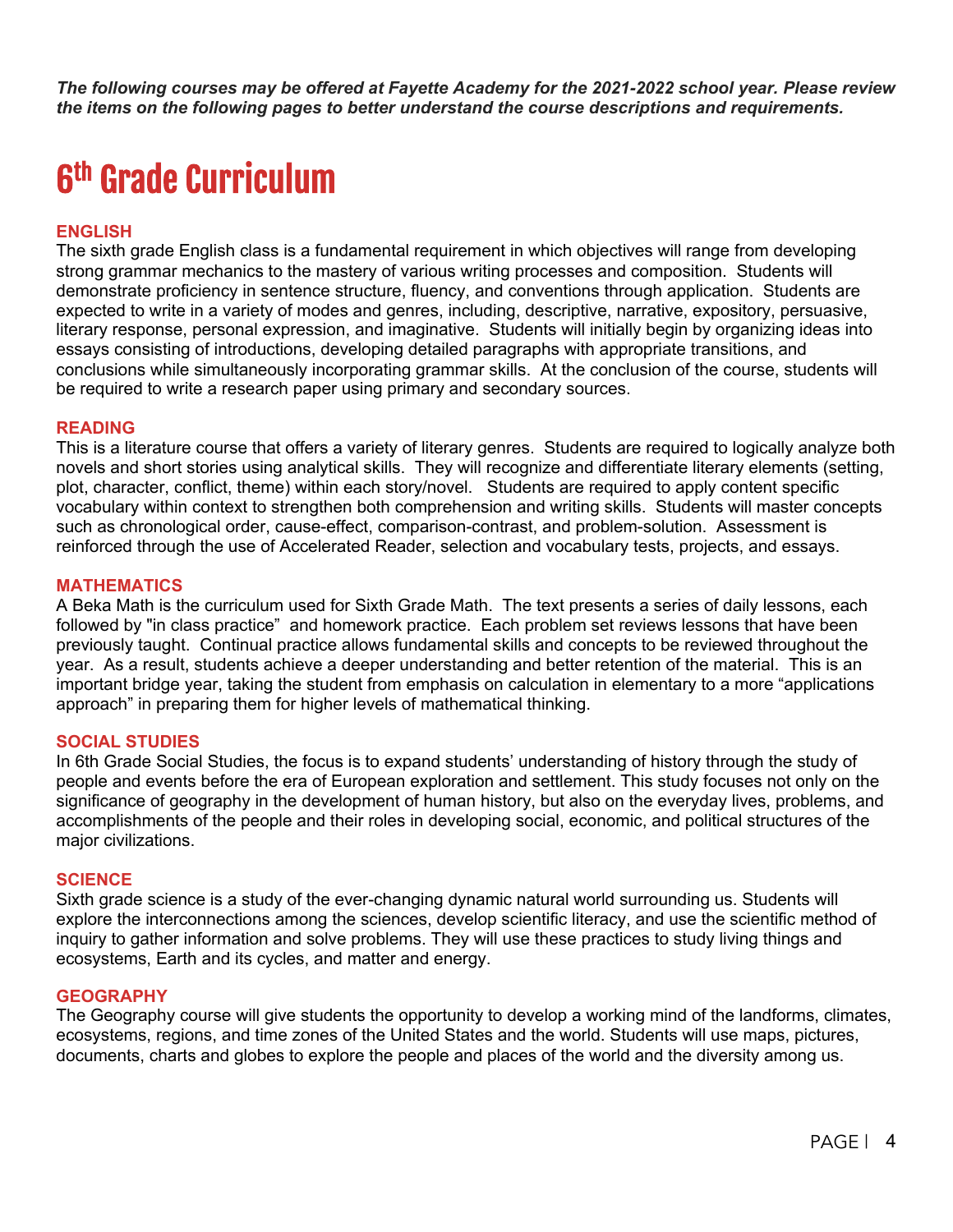#### **BAND**

Beginning Band is the course for all students in middle school who want to learn how to play an Instrument. This course is available to all students regardless or grade or previous instrumental experience. Students will learn instrumental fundamentals and techniques for their assigned musical instrument. (Flute, Clarinet, Alto Saxophone, Trumpet, French Horn, Trombone, Euphonium, Tuba, Percussion.) Throughout the year, the focus of the class will be developing skills needed on their instrument for middle school band . By participating in instrumental music, students can also learn discipline, the value of practice, performance skills, and leadership. As a result, Fayette Academy is dedicated to exposing students to the world of instrumental music in order to provide a complete educational experience of the highest quality.

#### **PERFORMING ARTS**

Sixth grade performing arts class is an introductory course to dancing, singing, acting, and audio & production. Students experience theatre through acting class while learning performance-based terminology, viewing shows, and performance preparation activities alongside experiencing the magic of what happens behind the curtain. This includes lighting, sound, costume design, and digital creations for our shows. While performing in our shows is not required for this class, it is highly encouraged.

#### **CHARACTER DEVELOPMENT**

This 9-week enrichment program is designed to teach students values that develop Godly character. Each week will be themed based on a Fruit of the Spirit. Galatians 5:22-23 says, "But the fruit of the Spirit is love, joy, peace, patience, kindness, goodness, faithfulness, gentleness, self-control; against such things there is no law." Throughout each week, the daily lessons will have a focus that teaches the students real life skills and values that will develop Godly character. This course is designed to teach, challenge, and grow students as they transition into middle school. Their counselor will teach them virtues that will challenge them to grow Godly character.

#### **CODING**

This quarter length class will allow students to use computer software and hardware to explore computer programming. The students will be using Scratch Programming to begin their journey in Coding.

#### **PHYSICAL EDUCATION**

This quarter-length (9 week) Physical Education course will require students to perform body-weight exercises to improve overall health and self-esteem. They will also be improving cardiovascular health through running and other fun activities.

#### **SPANISH**

This quarter-length (9 week) Spanish course will build on Elementary Spanish courses and improve upon beginner-level vocabulary. This fun, interactive course for middle school students is filled with diverse, multimedia language activities. Students begin their introduction to Spanish by focusing on the four key areas of foreign language study: listening, speaking, reading, and writing.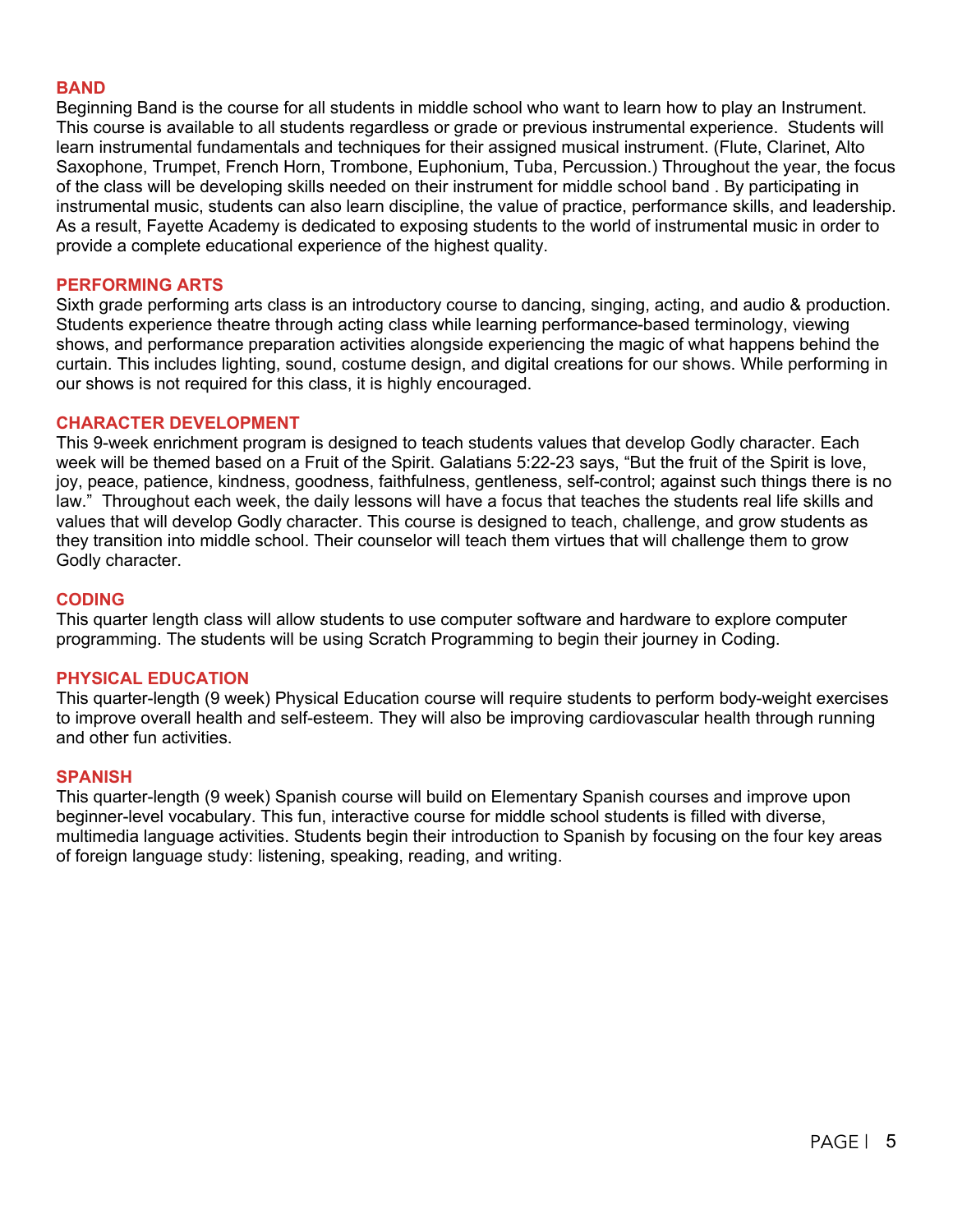### 7 th Grade Curriculum

#### **ENGLISH**

The focus is threefold: grammar, literature, and composition. Parts of speech, phrases, usage, and mechanics encompass the grammar while the emphasis in literature is mythology and short stories. Interspersed within the grammar and literature units are various writing assignments, focusing on different kinds of writing as well as the style and mechanics of writing.

#### **MATHEMATICS**

This course will place a strong emphasis on the continued study of integers, order of operations, variables, expressions, and equations. Students will solve and graph equations and inequalities, write and solve proportions, and explore geometry, statistics, and graph concepts. Problem solving will be emphasized throughout the course.

#### **SCIENCE**

Life Science is an introduction to biology. The course includes a study of the three domains and six kingdoms of living things and all of the characteristics that identify organisms in each kingdom and domain. In addition, the course will include an introduction to the concepts of genetics, taxonomy, microbiology, human physiology, laboratory technique and safety, and the metric system.

#### **SOCIAL STUDIES**

Students will explore the social, cultural, geographical, political, and technological changes that occurred after the fall of the Roman Empire and in Medieval Europe. Students will also study the period from the fifteenth to the eighteenth century, including the Islamic world, Africa, China, and Japan, but with a heavier emphasis on western civilization in Europe during the Renaissance and Reformation. Students will compare and contrast the history and geography of civilizations that were developing concurrently throughout these continents during medieval times. They will examine the growth in economic interactions among civilizations as well as the exchange of ideas, beliefs, technologies, and commodities. Students will learn about the resulting spread of Enlightenment philosophies and the examination of new concepts of reasoning toward religion, government, and science that continue to influence our world today. Student's will analyze geography's influence on the development of these civilizations as they continue their study of world history and geography. Seventh grade students will end the year by examining the Meso-American and Andean civilizations, and the age of European explorations. Appropriate informational texts and primary sources will be used in order to deepen the understanding of how these civilizations influence the modern world.

#### **SPANISH**

This semester course is filled with diverse, multimedia language activities. Students begin their introduction to Spanish by focusing on the four key areas of foreign language study: listening, speaking, reading, and writing. The course represents an ideal blend of language learning and cultural learning. Each unit consists of a new vocabulary theme and grammar concept, reading and listening comprehension activities, speaking and writing activities, multimedia cultural presentations, and interactive activities and practices which reinforce vocabulary and grammar. There is a strong emphasis on providing context and conversational examples for the language concepts presented in each unit. Students should be engaged in their own language learning, become familiar with common vocabulary terms and phrases, participate in simple conversations and respond appropriately to basic conversational prompts, analyze and compare cultural practices, products, and perspectives of various Spanish-speaking countries, and take frequent assessments where their language progression can be monitored.

#### **BEGINNER BAND**

Beginning Band is the course for all students in middle school who want to learn how to play an Instrument. This course is available to all students regardless or grade or previous instrumental experience. Students will learn instrumental fundamentals and techniques for their assigned musical instrument. (Flute, Clarinet, Alto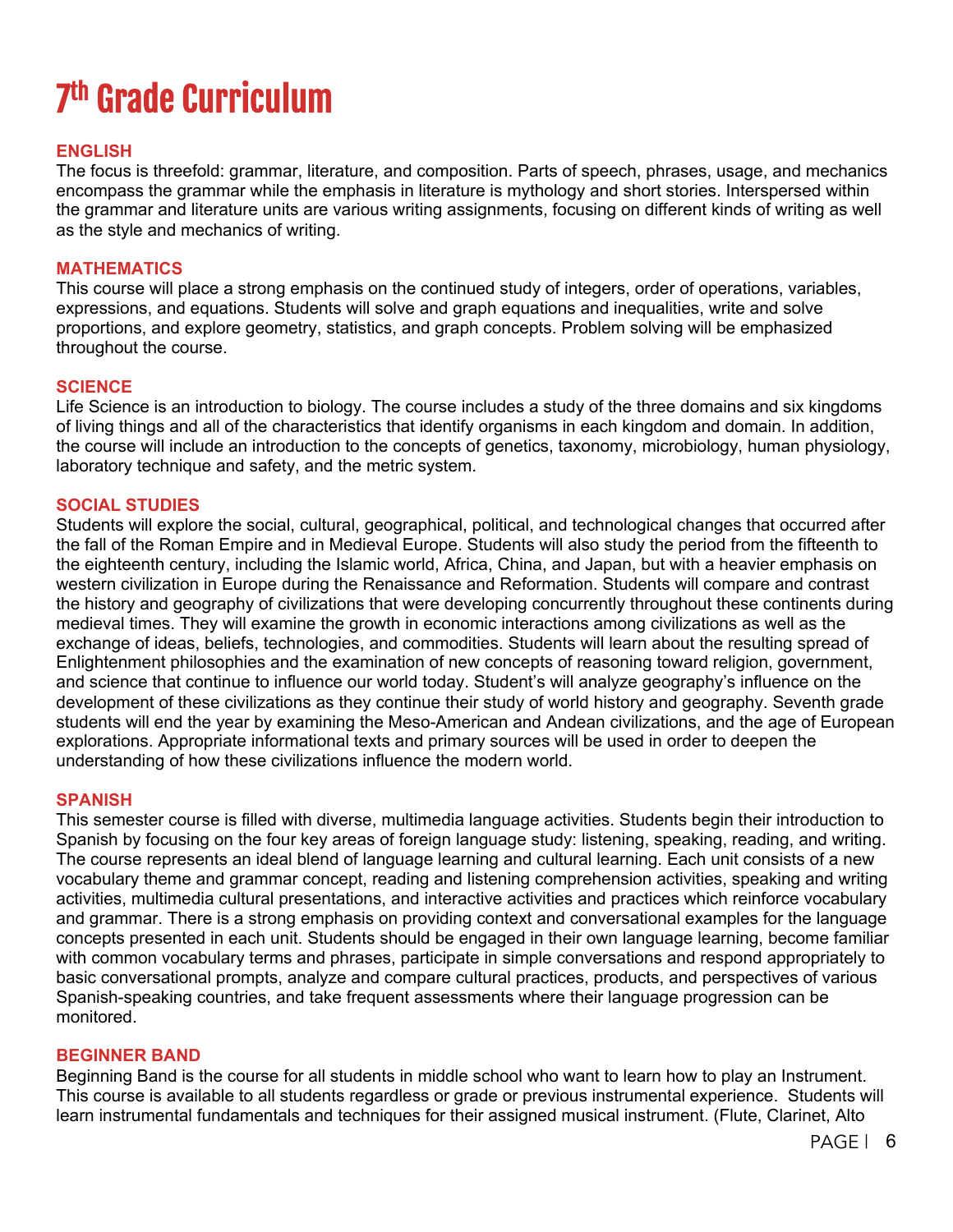Saxophone, Trumpet, French Horn, Trombone, Euphonium, Tuba, Percussion.) Throughout the year, the focus of the class will be developing skills needed on their instrument for middle school band . By participating in instrumental music, students can also learn discipline, the value of practice, performance skills, and leadership. As a result, Fayette Academy is dedicated to exposing students to the world of instrumental music in order to provide a complete educational experience of the highest quality.

#### **MIDDLE SCHOOL BAND**

This is the follow up course to Beginning Band. Students will continue to harness and develop skills needed to perform on their instrument. The skills that will be focused on in this class are: tone development, rhythmic acuity, ear training and instrument specific techniques. This class is available to 7th and 8th graders who have completed at least one year of band at Fayette Academy.

#### **PERFORMING ARTS**

Performing Arts is a course that seeks to give students the experience in the study and performance of vocal music, dance, theater, make-up and set design. This course includes instruction in proper vocal technique, dance skills and theatrical arts and requires a simple vocal and acting audition. All students in this class will be required to attend some after school practices and several performances (performances will be listed on the agreement). A few activities will necessitate some missed classes. Fees will be required for dance shoes and one competitive event. Students will need to provide exercise attire for school practice, clothing suitable for painting and make-up for performances. Upon completion of this course, students will be able to identify dramatic structure and choreography and will be well-versed in artistic design for the theater. Requirement: Audition Required

#### **GENERAL ART**

Visual Arts focuses on the expansion of previous student knowledge of the elements and principles of art, allowing the student to create while learning the purposes of the differing elements and principles. The semester is project-based, allowing exploration of famous artists and art works within the concept of the project. Media tools including drawing pencils, colored pencils, markers, oil pastels, crayons, paints, cut paper, and digital technology are all used to develop both 2 and 3 dimensional pieces.

#### **GENERAL MUSIC**

The purpose of General Music is to expose the students to the world of Instrumental and Vocal Music outside the realms of Country, Rock and Hip-Hop music. During this class, students will learn how to read music and understand the basic principles of Music Theory. Also, the students will get the opportunity to write and create their own music in our Music Technology Unit.

#### **BIBLE**

In 7th Grade Bible, students will understand the primary themes of Scripture, identify and locate biblical events and figures, note doctrines and passages for further study in context, and apply basic godly principles to thought, speech, and action.

#### **PHYSICAL EDUCATION**

Physical Education will include exercise and games to help students be active. It will include basketball, badminton, volleyball and other games to get students involved in physical activity. Students will be required to dress in FA PE uniforms purchased from school.

#### **ATHLETICS**

These courses are designed to present athletic training from the Christian perspective that God is the Creator of the human body and that part of His Will for us is to train, develop, and maintain healthy bodies. These courses are also based upon developing six core areas of physical fitness: flexibility, muscular strength, muscular endurance, agility, speed, and cardiovascular endurance. Students accepted onto the middle school football and basketball teams are eligible to enroll.

Requirements: Try-outs required.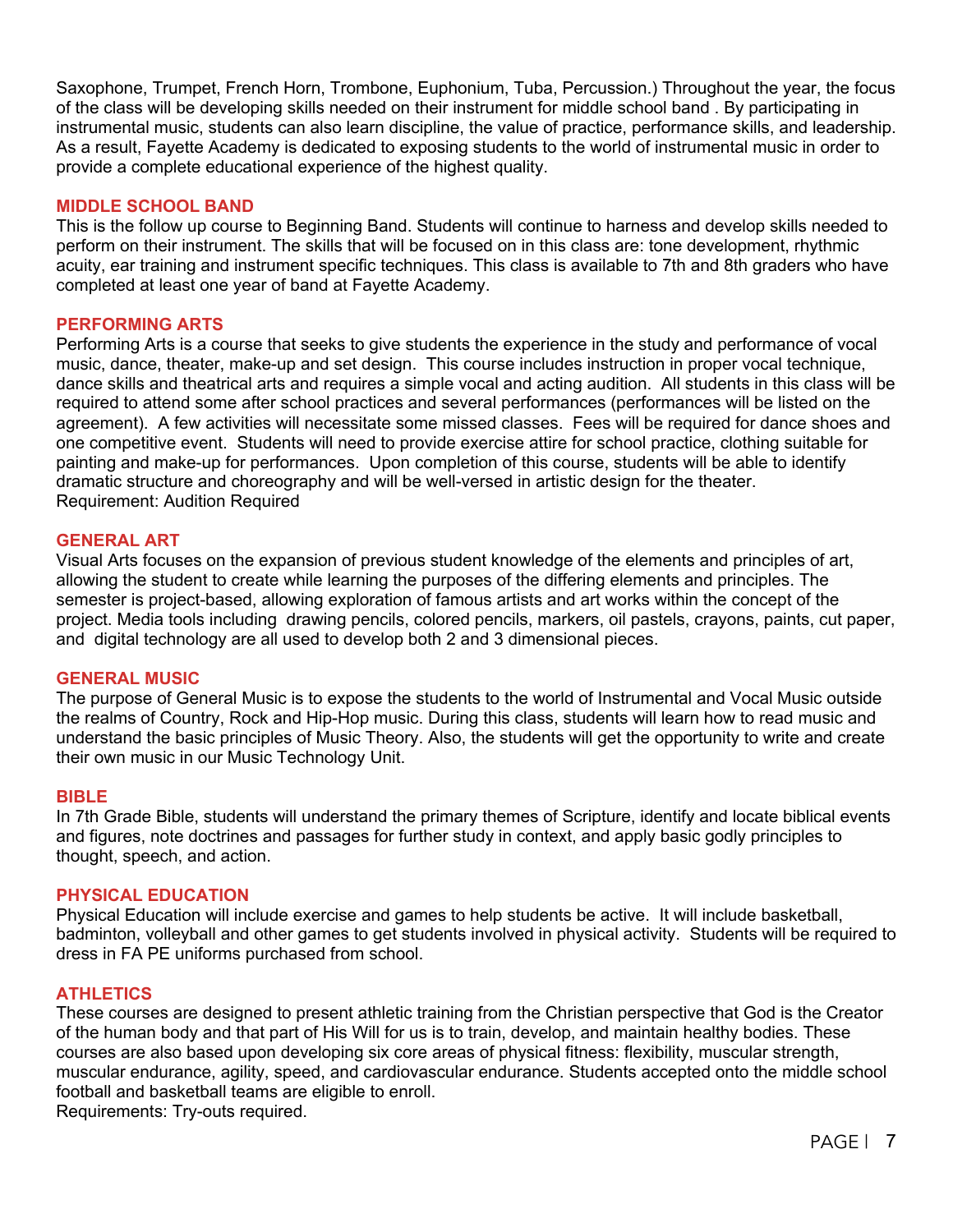### 8 th Grade Curriculum

#### **ENGLISH**

The focus is threefold: grammar, literature, and composition. The elements of grammar (parts of speech, phrases, clauses, usage, and mechanics) are linked closely to composition where students apply what they've learned. The main emphasis in literature is analysis, taught primarily through a wide selection of short stories. Writing assignments complement literature, as well. Students learn to read deeply and write deeply.

#### **PRE-ALGEBRA**

This course will place a strong emphasis on the continued study of integers, order of operations, variables, expressions, and equations. Students will solve and graph equations and inequalities, write and solve proportions, and explore geometry, statistics, and graph concepts. Problem solving will be emphasized throughout the course.

#### **ALGEBRA I**

Students continue to build upon the foundation of math skills previously learned to expand the students' ability in math. Problem solving skills and abstract thinking skills are emphasized to help the students master any problems they may encounter. Algebra I is the building block for the remaining high school math classes and college math classes. Basic math operations are reviewed using more complicated problems to help the students and the teacher identify any weaknesses the students may have with these operations. A high emphasis is placed on the students' ability to solve for an unknown number and on the students' ability to apply rules and properties to a given problem.

Requirements: Teacher recommendation, 90+/A in 7th grade mathematics

#### **SCIENCE**

This course is an introduction to chemistry. We will study concepts involving the structure of the atoms, various chemical reactions, the periodic table, the gas laws, acid bases, and solutions. We will also review a brief history of the scientists who contributed knowledge to the evolution of science. The second semester will be an introduction to physics. The concepts studied in the course include energy and force and forces that act upon matter.

#### **SOCIAL STUDIES**

Eighth grade students will study the European exploration of North America, along with the geographic features that influenced early settlements and colonies. This course will emphasize the development and maturation of the British colonies, and the political, cultural, and economic influences that led to the American Revolution. The major events and outcomes to the American Revolution will be analyzed, along with the individuals that played influential roles in the development of the new nation. Students will follow the development of the United States and its government, continuing through the early nineteenth century. The impact of the expansion of the United States will be analyzed, including implications on domestic and foreign policy. Policies that affected the American Indians will also be studied. The events leading up to the Civil War will be examined, along with the individuals and events that were significant during the war. The history, people, government, and geography of Tennessee will be emphasized in order to illustrate the role our state has played in American history. Reconstruction and the development of the American West will conclude this course. Appropriate primary sources and information texts will be included in order to enhance understanding of the content.

#### **SPANISH**

Students begin their introduction to Spanish by focusing on the four key areas of foreign language study: listening, speaking, reading, and writing. The course represents an ideal blend of language learning and cultural learning. Each unit consists of a new vocabulary theme and grammar concept, reading and listening comprehension activities, speaking and writing activities, multimedia cultural presentations, and interactive activities and practices which reinforce vocabulary and grammar. There is a strong emphasis on providing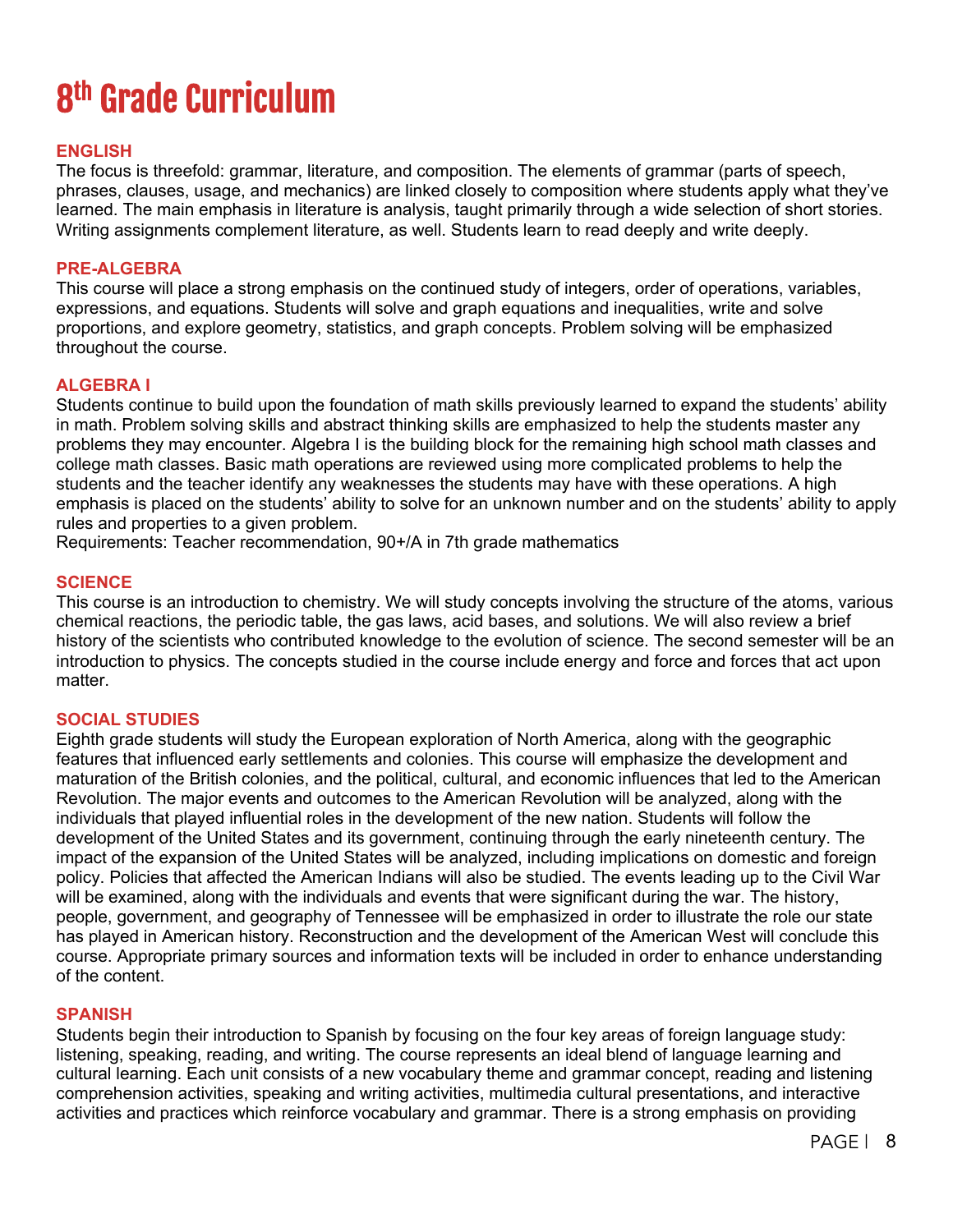context and conversational examples for the language concepts presented in each unit. Students should be engaged in their own language learning, become familiar with common vocabulary terms and phrases, participate in simple conversations and respond appropriately to basic conversational prompts, analyze and compare cultural practices, products, and perspectives of various Spanish-speaking countries, and take frequent assessments where their language progression can be monitored.

#### **MIDDLE SCHOOL BAND**

This is the follow up course to Beginning Band. Students will continue to harness and develop skills needed to perform on their instrument. The skills that will be focused on in this class are: tone development, rhythmic acuity, ear training and instrument specific techniques. This class is available to 7th and 8th graders who have completed at least one year of band at Fayette Academy.

#### **BEGINNER BAND**

Beginning Band is the course for all students in middle school who want to learn how to play an Instrument. This course is available to all students regardless or grade or previous instrumental experience. Students will learn instrumental fundamentals and techniques for their assigned musical instrument. (Flute, Clarinet, Alto Saxophone, Trumpet, French Horn, Trombone, Euphonium, Tuba, Percussion.) Throughout the year, the focus of the class will be developing skills needed on their instrument for middle school band . By participating in instrumental music, students can also learn discipline, the value of practice, performance skills, and leadership. As a result, Fayette Academy is dedicated to exposing students to the world of instrumental music in order to provide a complete educational experience of the highest quality.

#### **PERFORMING ARTS**

Performing Arts is a course that seeks to give students the experience in the study and performance of vocal music, dance, theater, make-up and set design. This course includes instruction in proper vocal technique, dance skills and theatrical arts and requires a simple vocal and acting audition. All students in this class will be required to attend some after school practices and several performances (performances will be listed on the agreement). A few activities will necessitate some missed classes. Fees will be required for dance shoes and one competitive event. Students will need to provide exercise attire for school practice, clothing suitable for painting and make-up for performances. Upon completion of this course, students will be able to identify dramatic structure and choreography and will be well-versed in artistic design for the theater. Requirement: Audition Required

#### **GENERAL ART**

Art focuses on discovery and general artistic elements, allowing the student to create while learning the purposes of differing media. The entire year is project-based, allowing exploration of historical art periods and famous artists and art works within the concept of the project. Drawing pencil, colored pencils, markers, oil and chalk pastels, crayons, watercolor, cardboard, cut paper, and found objects are all used to develop both 2 and 3 dimensional pieces.

#### **GENERAL MUSIC**

The purpose of General Music is to expose the students to the world of Instrumental and Vocal Music outside the realms of Country, Rock and Hip-Hop music. During this class, students will learn how to read music and understand the basic principles of Music Theory. Also, the students will get the opportunity to write and create their own music in our Music Technology Unit.

#### **ETHICS**

Students will learn how to live the way of Jesus in a culture that is increasingly secular, pluralistic, and contrary to Christ. The intent of this class is to strengthen the Christian foundation of each student; to equip students to think and live like Jesus and explain their worldview. Topics to be discussed will include, but are not limited to the following: honor, integrity, truthfulness, forgiveness, respect, grace, mercy, doing what is right (particularly when doing so may affect friendships).